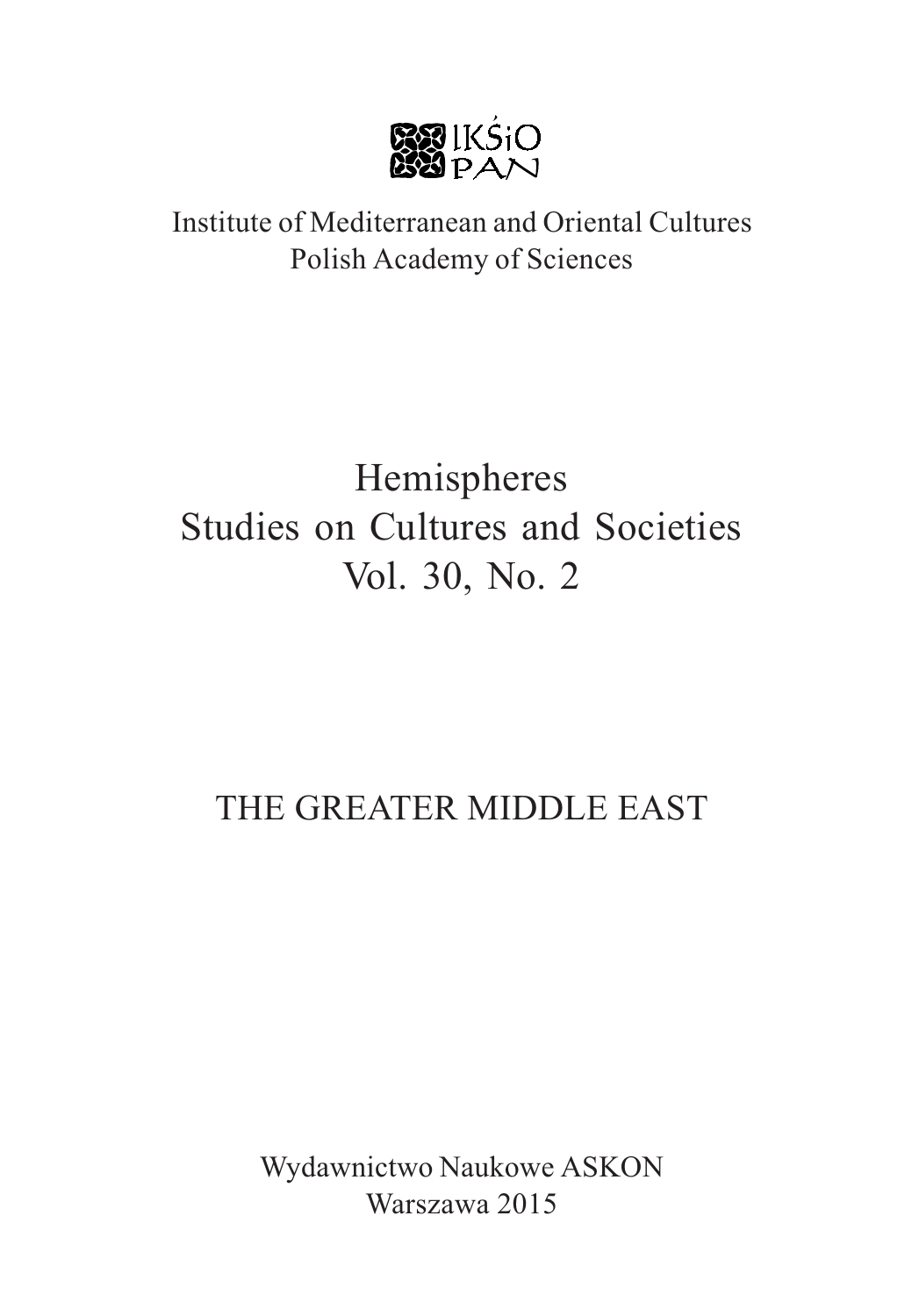Editor-in-Chief JERZY ZDANOWSKI

Subject Editor AGATA WÓJCIK

English Text Consultant STEPHEN WALLIS

Secretary SABINA BRAKONIECKA Board of Advisory Editors GRZEGORZ J. KACZYÑSKI OLA EL KHAWAGA ABIDA EIJAZ HARRY T. NORRIS STANIS£AW PI£ASZEWICZ EVARISTE N. PODA MARIA SK£ADANKOWA MICHA£ TYMOWSKI

This edition is prepared, set and published by

Wydawnictwo Naukowe ASKON Sp. z o.o. ul. Stawki 3/1, 00-193 Warszawa tel./fax: (48) 22 635 99 37 www.askon.waw.pl askon@askon.waw.pl

© Copyright by Institute of Mediterranean and Oriental Cultures, Polish Academy of Sciences, Warsaw 2015

> PL ISSN 0239-8818 ISBN 978-83-7452-086-7

HEMISPHERES is published quarterly and is indexed in ERIH PLUS The Central European Journal of Social Sciences and Humanities, ProQuest Database and Index Copernicus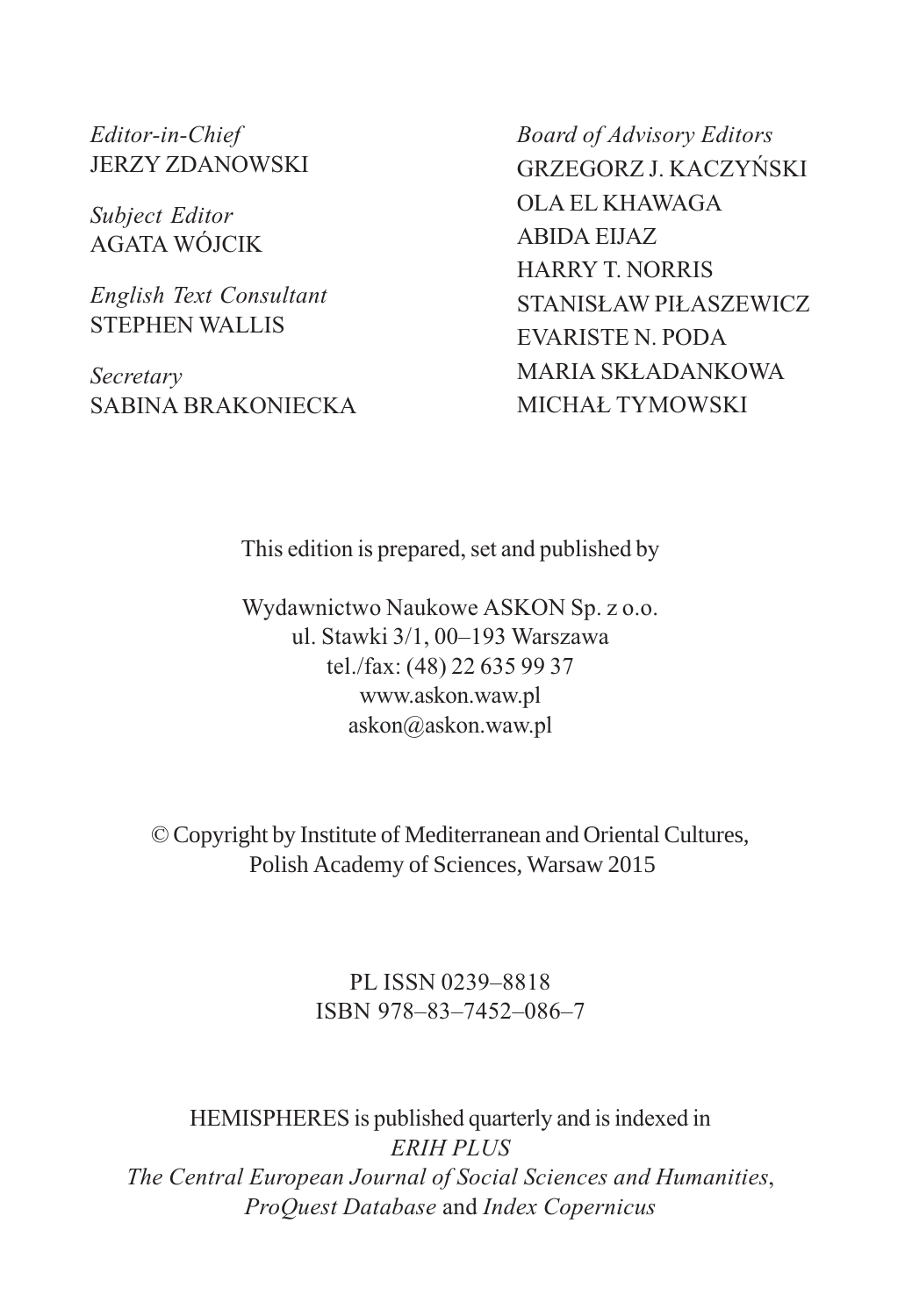# Contents

| Catherine B at r u n i, The Hashemite Kingdom of Jordan: A Careful                                                                      |  |
|-----------------------------------------------------------------------------------------------------------------------------------------|--|
| Murat B a y a r, Senem E r t a n, Trapped in Neighbors' Conflicts:<br>Democratization in the Middle East and North Africa, 1972–2013 15 |  |
| Edgar Elbakyan, Involvement of the State of Qatar in the Syrian                                                                         |  |
| Fadi Elhusseini, The Arab World between the Dilemma of Nationalism                                                                      |  |
| Elaheh K o o l a e e, Mahnaz G o o d a r z i, Turkey-Armenia Rapprochement                                                              |  |
| Adrianna M a s k o, Religious Conflicts after the 2003 Invasion of Iraq                                                                 |  |
| Marcin Styszynski, Confrontation and the Reconciliation Process                                                                         |  |

# Book Reviews

| Hooshang Amirahmadi, The Political Economy of Iran under       |  |
|----------------------------------------------------------------|--|
| the Qajars: Society, Politics, Economics and Foreign Relations |  |
|                                                                |  |
|                                                                |  |
|                                                                |  |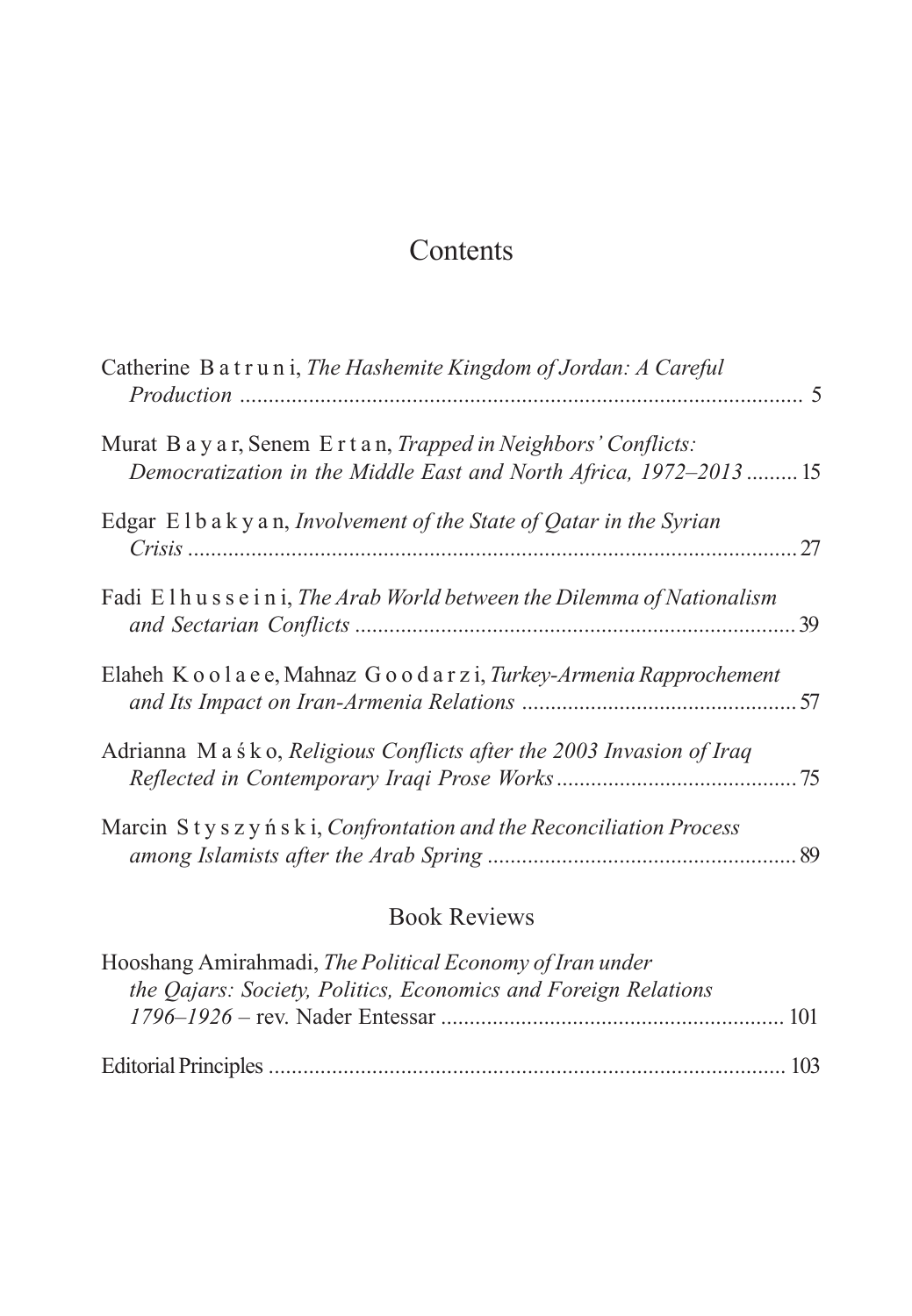## Involvement of the State of Qatar in the Syrian Crisis

#### Abstract

By getting involved in the "Arab Spring", Qatar was determined to continue waging its foreign policy aimed at strengthening the positions of the country combined with the intention to create corresponding markets outside the country for Qatari gas. The Russia-Iran-US agreement on the destruction of Syria's chemical weapons, along with the newly-emerging Iran-US rapprochement, urged Qatar to re-think its Syrian agenda, especially in light of the diplomatic blockade by the Gulf states. It is concluded in the article that after the Syrian crisis, Qatar will continue seeking gas markets in order to ensure its national interests.

## Introduction  $-\overline{\text{O} \text{atar's}}$  foreign policy before the "Arab Spring"

Since the oil industry boom, Qatar has gradually paved its way towards regional and world geopolitics. During the Iran-Iraqi war  $(1980-1988)$ , Oatar sided with Iraq. However, during the First Gulf War Qatar turned its back on the latter, joining the Western-led coalition.<sup>1</sup> In this operation Qatar lost two tanks and suffered three casualties.<sup>2</sup> Meanwhile, it became evident for the ruling circles of Qatar that having a small territory was fraught with serious consequences as was the case of Kuwait. This gave a new impetus to a proactive foreign policy.<sup>3</sup> Amidst these endeavors, Qatar mediated the Libyan conflict in 2008, convening a conference in Doha which succeeded in terminating the 18-month-long political crisis in the country.4 On 16 May 2008 Agence France Presse wrote: "By hosting rival Lebanese politicians, the tiny gas-rich state of Qatar has successfully bolstered an active diplomacy which has often unsettled its neighbors, notably the regional heavyweight Saudi Arabia."<sup>5</sup> Indeed the strengthening

MA Student, Yerevan State University, e-mail: elbakyan.edgar@gmail.com

<sup>&</sup>lt;sup>1</sup> Universal'naja naučno-populjarnaja onlajn-ènciklopedija "Krugosvet" [Universal Popular Scientific Online Encyclopedia "Krugosvet"], http://www.krugosvet.ru/enc/strany\_mira/ katar.html?page=0,2 (accessed 3 December 2014).

<sup>&</sup>lt;sup>2</sup> Norman Friedman, *Desert Victory: The War for Kuwait*, Annapolis: Naval Institute Press, 1991, pp. 353-356.

<sup>&</sup>lt;sup>3</sup> Lina Khatib, 'Qatar's Foreign Policy: The Limits of Pragmatism', *International Affairs*, Vol. 89, No. 2, 2013, p. 417, http://iis-db.stanford.edu/pubs/24060/INTA89\_2\_10\_Khatib.pdf (accessed 3 December 2014).

<sup>&</sup>lt;sup>4</sup> The Daily Star, 'Oatar Increases Stature by Hosting Lebanese Dialogue', 17 May 2008, http:// www.dailystar.com.lb/News/Lebanon-News/2008/May-17/51738-qatar-increases-stature-byhosting-lebanese-dialogue.ashx#axzz30Ap4GlJ0 (accessed 3 December 2014).

<sup>5</sup> See: ibidem.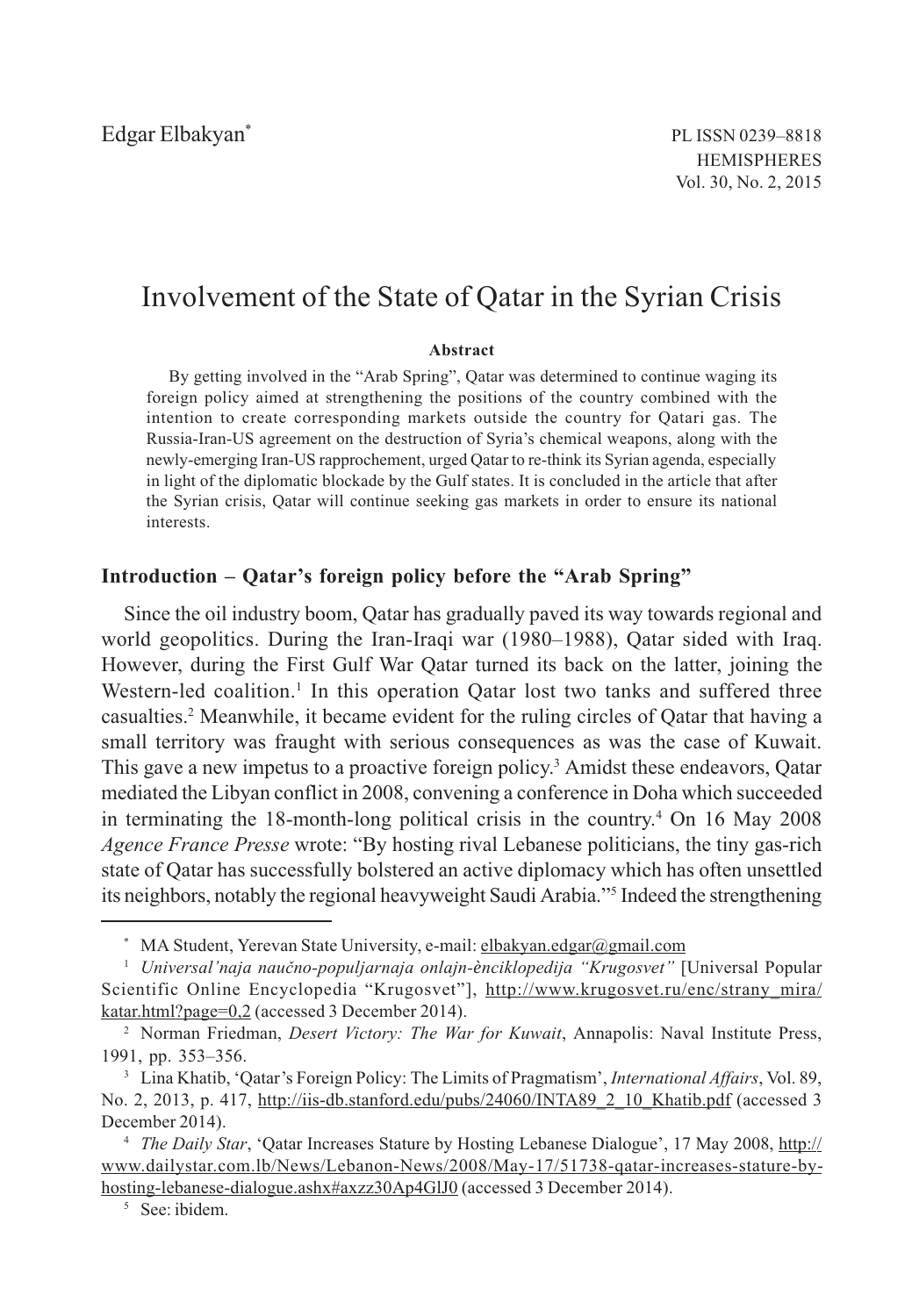of Qatari foreign policy, as well as the rise of its regional involvement, conflicted with Saudi Arabia's strategic interests. It can be explained by the very fact that Saudi Arabia has direct interests in the Middle East region, including the Lebanese crisis, in which it used to support Sunni forces against the Iran-backed Hezbollah.<sup>6</sup>

The following year Qatar launched new talks on the Arab-Israeli resolution, later known as the "Gaza Talks". Riyadh gave a hostile reception to this initiative, because by means of the geopolitical presence in the Israeli-Palestinian conflict, Saudi Arabia retained its dominant positions in the region: thus Qatari involvement in that conflict threatened to change the power ratio in the Middle East. Besides, the Qatari initiative encompassed Iran, Syria and Hamas. That meant a possible alternative challenge to the Arab League summit, due to take place three days later, which also contradicted both Saudi and Egyptian interests in the region.<sup>7</sup> This makes the statement by the Saudi foreign minister Saud al-Faisal quite explainable: "The Arab world is divided and the division is because of Palestinian-Israeli conflict and Israeli occupation."<sup>8</sup> In this regard, London-based analyst Tariq Alhomayed wrote: "Their [Iranian-Syrian--Qatari alliance E.E.] victory lies not in rescuing Gaza, or defeating the Israeli enemy; it lies in cancelling the active and trustworthy Arab role undertaken by Saudi Arabia and Egypt. That is all they want to do in Doha."<sup>9</sup>

Thus, it can be concluded that allying with the West, especially the US, in addition to the active foreign policy waged by this tiny Gulf state, creates for Qatar an image of a transparent and liberal Arabic country.10 It is noteworthy that on the eve of the "Arab Spring", Qatar was determined to implement a foreign policy deviating from the pan-Arab general discourse, notwithstanding negative reactions from Saudi Arabia. The latter lost the status of being a fair mediator in the region, yielding that role to Qatar.<sup>11</sup> In its turn, Qatar beholds the mediation as a successful tool for gaining influence<sup>12</sup> and reducing the Iranian expansion in the Middle East.<sup>13</sup>

<sup>6</sup> CBC News, Qatar to Mediate Deal for New Lebanese President, 15 May 2008, http:// www.cbc.ca/news/world/qatar-to-mediate-deal-for-new-lebanese-president-1.702761 (accessed 3 December 2014).

 $\frac{7}{1}$  Grigorij Kosač, "Soveščanie po Gaze" v Doxe: rabota, itogi, kommentarii ["Gaza Talks" in Doha: Work, Results, Comments], Institut Bližnego Vostoka [Near East Institute], http:// www.iimes.ru/rus/stat/2009/17-01-09.htm (accessed 3 December 2014).

<sup>8</sup> Ibidem.

<sup>&</sup>lt;sup>9</sup> Asharq al-Awsat, 'The Doha Theatre Show', 17 January 2009, http://www.aawsat.net/2009/ 01/article55256278 (accessed 3 December 2014).

<sup>&</sup>lt;sup>10</sup> Qatar is one of the rare countries, hosting a "Taliban" movement agency in Doha (*The Telegraph*, Qatar Playing with Fire as It Funds Syrian Islamists in Quest for Global Influence, 27 April 2013, http://www.telegraph.co.uk/news/worldnews/middleeast/qatar/10022759/Qatar-playing-with-fire-as -it-funds-Syrian-Islamists-in-quest-for-global-influence.html (accessed 5 December 2014)), and keeping relatively warm ties with Israel (Khatib, 'Qatar's Foreign Policy...', pp. 419–420).

 $11$  Ibid., p. 417.

 $12$  Ibid., pp. 418-419.

<sup>&</sup>lt;sup>13</sup> It is highly important to mention that Qatar has never had an open confrontation with Iran, officially keeping amicable-like relations.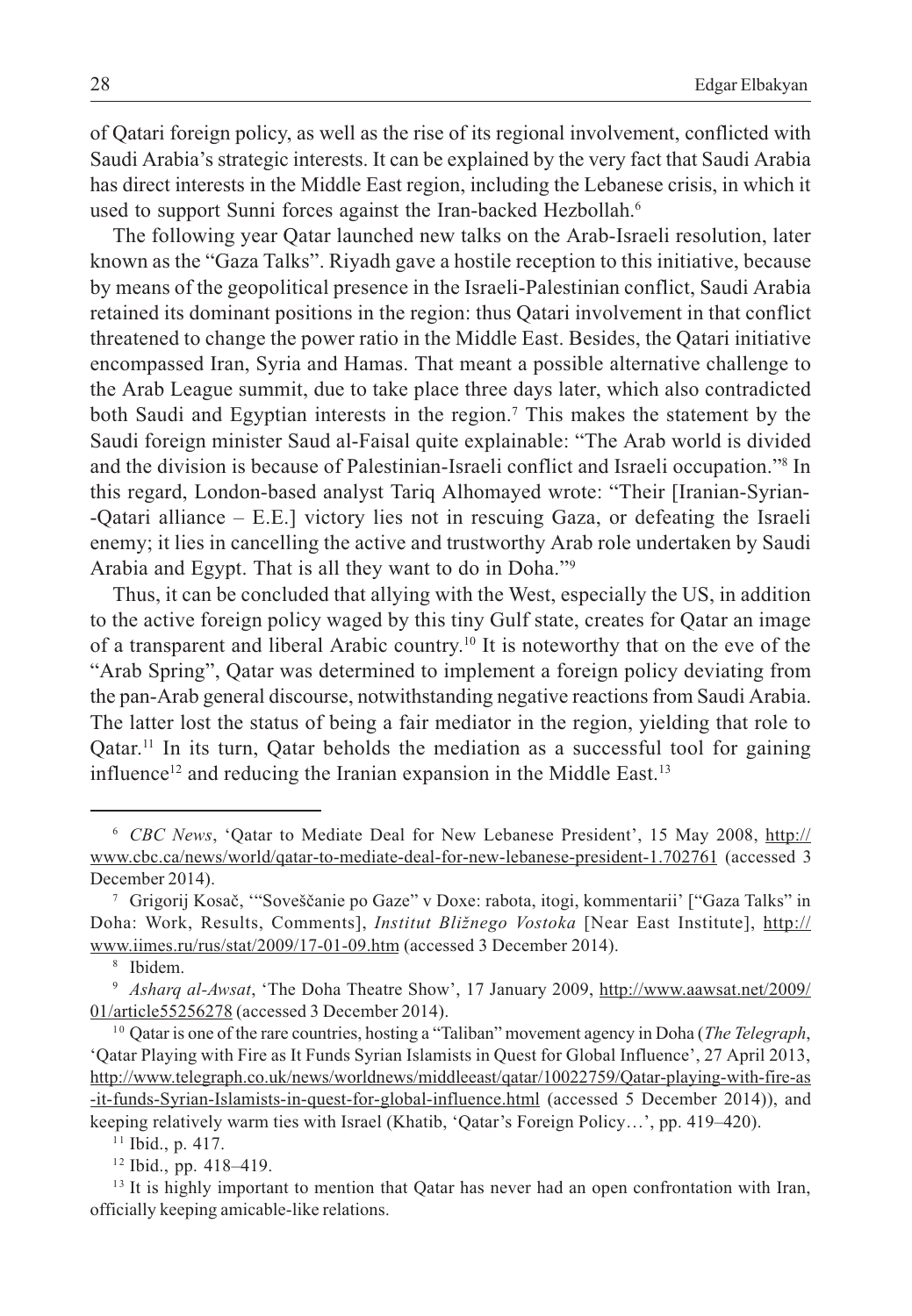## The "Arab Spring" and Oatar

Since the beginning of the "Arab Spring", Qatar supported anti-government movements in Arabic countries. The main reason that urged Qatar to rethink its former seemingly pacifistic foreign policy was the overall change of regional policy and the structure thereof. In the long-lasting period preceding the "Arab Spring", the regional balance and stability were premised on the heritable power of ruling leaders. The visible tendency of change propelled Qatar to define its place in a newly-shaping system, preserving the title of West's ally.<sup>14</sup> With the persevering continuation of the "Arab Spring", Qatar's stance became rather obvious. It rapidly abandoned "mediation" in favor of more direct action.<sup>15</sup>

Qatar's position is formulated in the official website of the country's Ministry of Foreign Affairs: "The State of Qatar helped the Arab Spring movements since inception early in 2011. It took the initiative of supporting the Arab people in Tunisia, Egypt, Yemen, Libya and Syria to achieve their aspirations. It has provided material and moral assistance for these revolutions. [...] With regard to the humanitarian assistance, the State of Qatar provided financial, in-kind and medical assistance to many Arab countries."<sup>16</sup> With reference to this citation, it is worth mentioning that shortly before the "Arab Spring" Qatari foreign policy had been built on three distinct pillars  $-$  high--qualified cultural and educational programs, humanitarian assistance (as stated officially) and the *al-Jazeera* satellite television network.<sup>17</sup>

In Syria's particular case, the involvement of Qatar came to be much more evident and striking. According to the Financial Times by May 2013, "[...] Qatar has spent as much as \$3bn over the past two years supporting the rebellion in Syria, far exceeding any other government."<sup>18</sup> In addition to financing Syrian opposition, e.g. the Free Syrian Army (FSA), Qatar also undertook the forming of an umbrella structure – the National Coalition for Syrian Revolution and Opposition Forces (SNC) – in order to coordinate separate Syrian opposition forces (November 2012). Through this strategic step Doha put an end to the 18-month-long calls by the international community for the Syrian opposition to unite. Thus, Qatar put into practice its top three foreign policy priorities – regional leadership; international authority; and deterring Iranian influence in the region.<sup>19</sup>

In the first phase of the Qatari involvement in the Syrian crisis, the analytical discourse throughout the world mostly centered on the very notion of pan-Sunni

 $14$  Ibid., pp. 421-422.

<sup>&</sup>lt;sup>15</sup> Ibid., p. 429.

<sup>&</sup>lt;sup>16</sup> Ministry of Foreign Affairs of Oatar, 'Arab Issues and the Joint Arab Action', http:// www.mofa.gov.qa/en/ForeignPolicy/BilateralRelations/Pages/ArabBilateralRelations.aspx (accessed 7 December 2014).

<sup>&</sup>lt;sup>17</sup> Khatib, 'Oatar's Foreign Policy...', p. 425.

<sup>&</sup>lt;sup>18</sup> Financial Times, 'Qatar Bankrolls Syrian Revolt with Cash and Arms', 16 May 2013, http:// www.ft.com/intl/cms/s/0/86e3f28e-be3a-11e2-bb35-00144feab7de.html#axzz2emx8mHHI (accessed 17 May 2013).

<sup>&</sup>lt;sup>19</sup> Khatib, 'Qatar's Foreign Policy...', p. 422.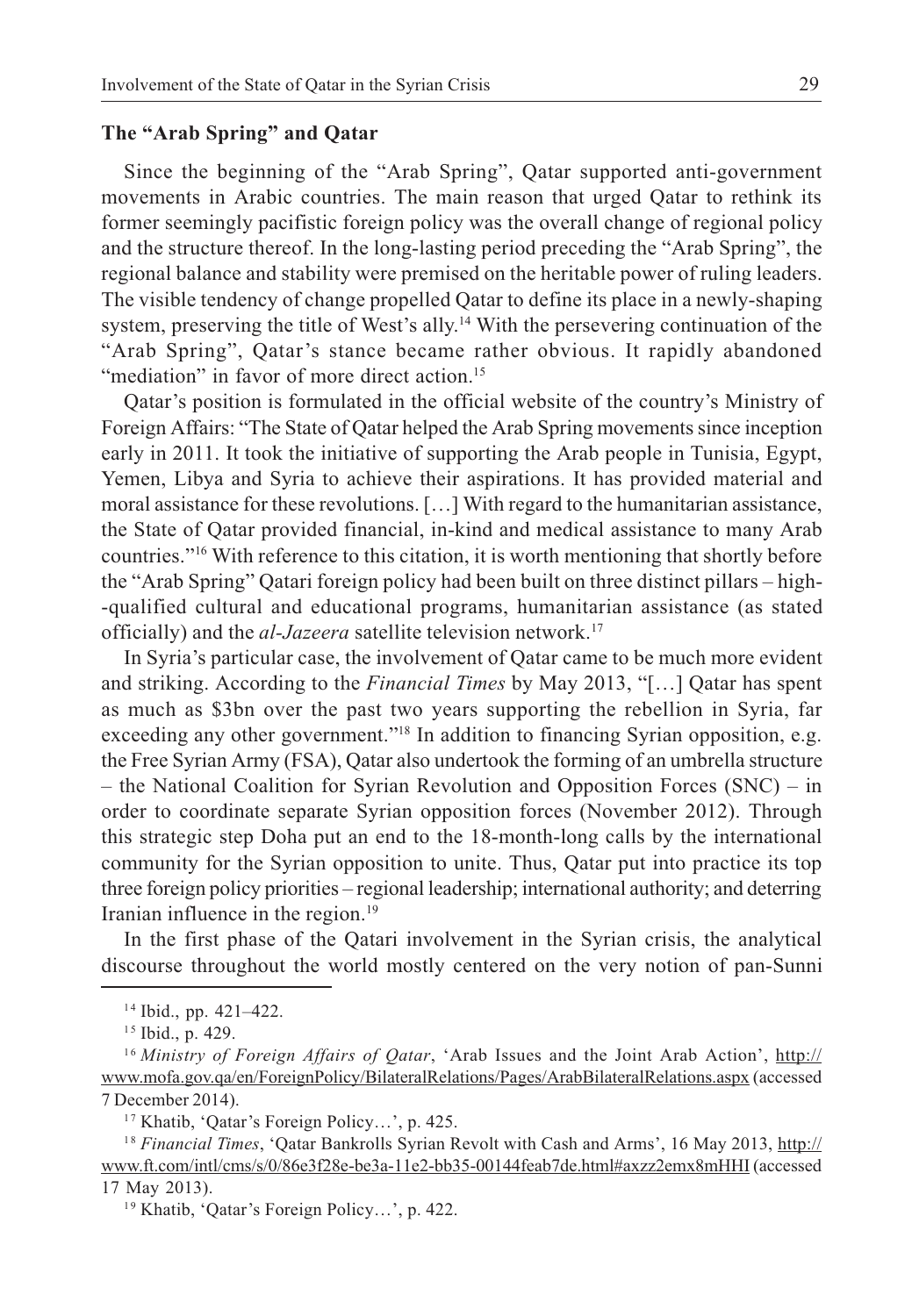solidarity as the main incentive for Oatari actions.<sup>20</sup> Such an interpretation of the country's foreign policy should be regarded in the, then-prevailing, general view explaining the Syrian crisis as having arisen on (inter-)sectarian grounds. Indeed, the latter reason was one of the factors of the crisis. However it can hardly be regarded or defined as primarily being the leading one. As we may see, the Qatari involvement in the conflict was systematically misrepresented whilst trying to connect it with the Sunni-opposed stance of the Syrian government. Within the scope of this article the author proposes a thesis that, under the cloak of sectarian/religious reasoning, distinct geostrategic interests proved to be the bone of contention, thus conditioning the foreign agenda of the State of Qatar on Syria.

## The changing image of region

On 3 September 2013, Michael Snyder published an article entitled Is the United States going to go to war with Syria over a natural gas pipeline?<sup>21</sup> Scrutinizing the American and Qatari motives in the Syrian crisis, the author declares the gas factor as being of primary importance. It is our strongly held conviction, that energy resources and dominance over it are undoubtedly now the driving force behind world politics, and thus we should prioritize the investigation of this paramount factor.

On 6 August 2009, the Prime Minister of Turkey – Recep Tayyip Erdoğan – and his Russian counterpart Vladimir Putin, signed oil and gas protocols in Ankara. The Prime Minister of Italy, Silvio Berlusconi, was present at the ceremony.<sup>22</sup> Through cooperation with Turkey in the energy field, Russia then aimed at: a) retaining Russian gas exports in the European market; b) circumventing Ukraine as an untrustworthy transit partner; c) countering the regional logistic giant of Nabucco. $23$ 

Under the agreement provisions, the "South Stream" gas pipeline would reach Italy via the Turkish Black Sea economic zone. Putin also proposed a line parallel to Blue Stream  $1 -$ Blue Stream 2. According to the *Anadolu* and *Interfax* news agencies,

<sup>20</sup> The Foundation for Defense of Democracies, 'Qatar's Strategy in Syria', 19 September 2013, http://www.defenddemocracy.org/the-syria-strategies-of-iran-saudi-arabia-qatar-and-turkey/ (accessed 7 December 2014).

 $2<sup>1</sup>$  Michael Snyder, 'Is the United States Going to Go to War with Syria over a Natural Gas Pipeline?, The Economic Collapse, 3 September 2013, http://theeconomiccollapseblog.com/archives/ is-the-united-states-going-to-go-to-war-with-syria-over-a-natural-gas-pipeline (accessed 7 December 2014); Claude Salhani, Will Saudi and Qatari Involvement in the Syrian War Impact their Economies?, OilPrice.com, 10 September 2013, http://oilprice.com/Geopolitics/Middle-East/Will-Saudi-and -Qatari-Involvement-in-the-Syrian-War-Impact-their-Economies.html (accessed 21 March 2014).

 $22$  Sabah gazetesi [Sabah Newspaper], 'Türkiye'de 2009 yılı Ağustos ayı' [August 2009 in Turkey], http://www.sabah.com.tr/Gundem/Dosyalar/2009/12/18/turkiyede\_2009\_yili\_agustos\_ayi (accessed 22 March 2014).

 $23$  Komsomol'skaja pravda [Komsomol Truth], 'Vladimir Putin – tureckim žurnalistam: "Ja byl v Sibiri, tam pljus 40!"' [Vladimir Putin appeals to Turkish journalists: "I Was in Siberia, It Was +40°C There!"], 7 August 2009, http://alt.kp.ru/daily/24339/530236/ (accessed 7 December 2014).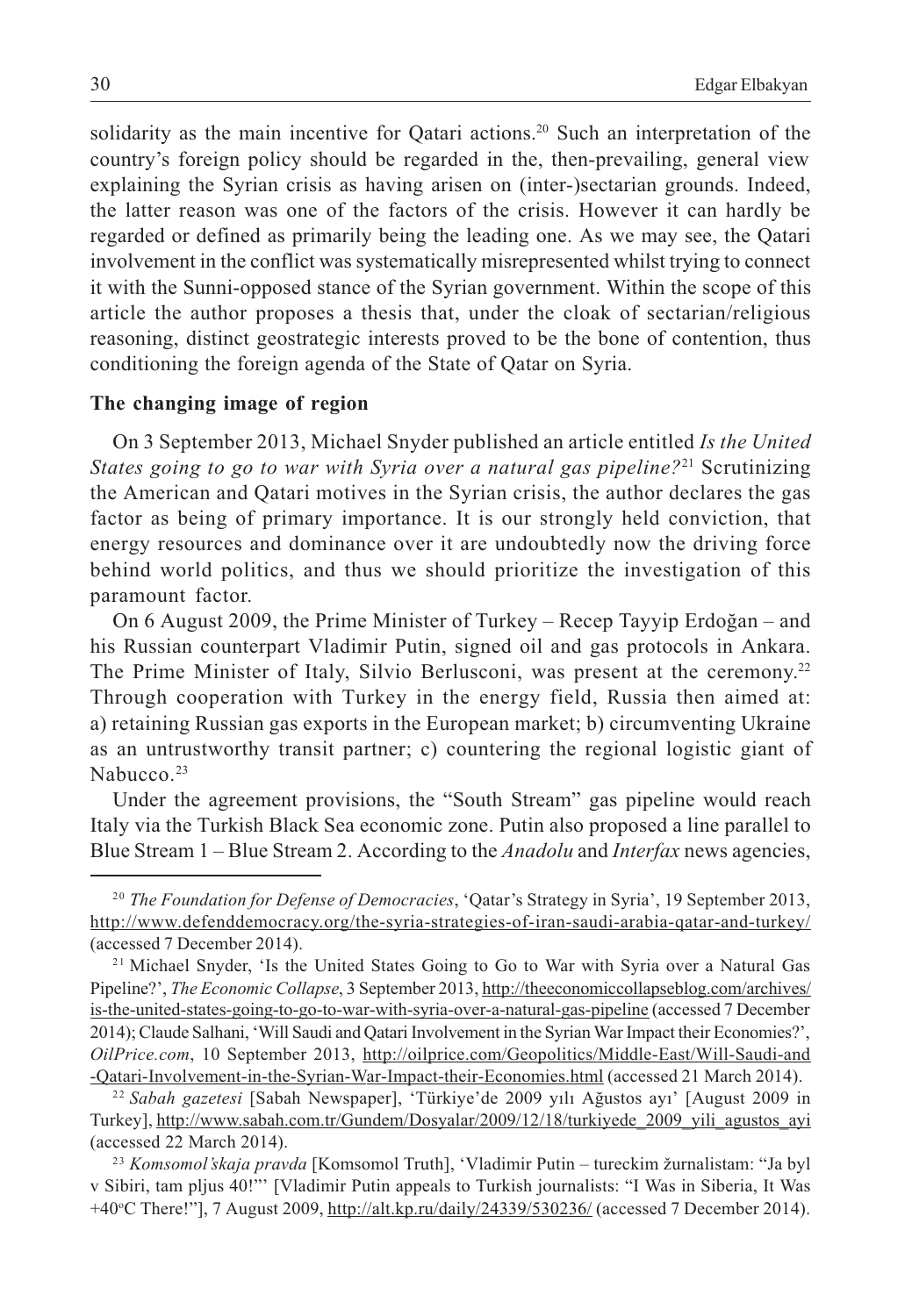Erdoðan and Putin announced that natural gas would be transported from Ceyhan to Syria, Lebanon, Israel, and Cyprus.<sup>24</sup> Turkey would benefit from making its territory a transit corridor for the South Stream and from the proposed Blue Stream 2. Moreover, the country's favorable geographic location enabled it to go on maneuvering between geostrategic energetic "nets". During the final press conference, PM Erdoğan postulated that, "Nabucco and the South Stream are not rivals and together they will offer diversity."25

Some  $11-12$  days after the Russian-Turkish negotiations, Qatari-Turkish official talks commenced. In Bodrum President Abdullah Gul, alongside Erdoğan, held talks with the then-ruling emir of Qatar - Hamad bin Khalifa al-Thani. A decision was made to establish an energy commission, in order to supervise the construction of a gas pipeline from Qatar to Turkey.26 According to the first variant, the pipeline would reach Turkey via Saudi Arabia, Kuwait and Iraq. The second option was in transit from Jordan into Syria and ultimately to Turkey.<sup>27</sup> The project corresponded thoroughly with the Qatari aspirations to double its gas exports.28 It also boded well for Turkey, providing a chance to become a regional hub for gas pipelines. The Turkish Zaman referred to this event, asserting: "After the historic agreement signed with Russia, Turkey is going to collaborate in the same field with the gas-rich country of Qatar, thus aiming to become a transit country for energy supplies.<sup>229</sup> During the Bodrum talks, Erdoğan in his turn told al-Thani that Turkey had a unique position in transitory energy passages and it was desirable to include Oatar's energy resources in this network.30

However, Saudi Arabia rejected the first variant of the pipeline, supposedly trying to curtail the rise of Qatar as well as preventing the transformation of Shia-dominated Iraq into a regional hub. Syria in turn refused the second variant, evading the shift of the countrys Iran-Russia-friendly course into a Qatari-Saudi orbit. As mentioned above, the Qatari gas reserves are generally shared with Iran and the future flow of

<sup>&</sup>lt;sup>24</sup> Ibidem; Vladimir Socor, 'Gazprom, Turkey Revive and Reconfigure Blue Stream Two', *Eurasia* Daily Monitor, Vol. 6, Issue 154, 11 August 2009, http://www.jamestown.org/single/?no\_cache=1& tx\_ttnews%5Btt\_news%5D=35394&tx\_ttnews%5BbackPid%5D=7&cHash=da2f573c7c#.U2EWq PmSwsA (accessed 7 December 2014).

<sup>&</sup>lt;sup>25</sup> Bloomberg, 'Turkey Offers Route for Gazprom's South Stream Gas Pipeline', 6 August 2009, http://www.bloomberg.com/apps/news?pid=newsarchive&sid=a.TM4QijmIMk (accessed 7 December 2014).

 $26$  Zaman, 'Bir enerji hamlesi de Katar'la' [New Energetic Endeavors with Qatar], 18 August 2009, http://www.zaman.com.tr/dunya\_bir-enerji-hamlesi-de-katarla\_881729.html (accessed 7 December 2014).

<sup>&</sup>lt;sup>27</sup> The National, 'Qatar Seeks Gas Pipeline to Turkey', 26 August 2009, http://www.thenational.ae/ business/energy/qatar-seeks-gas-pipeline-to-turkey#page1 (accessed 7 December 2014).

<sup>&</sup>lt;sup>28</sup> Ibidem.

 $29$  Zaman, 'Bir enerji hamlesi...'.

<sup>&</sup>lt;sup>30</sup> Journal of Turkish Weekly, 'Turkey and Qatar Agree to Build a Natural Gas Pipeline', 19 August 2009, http://www.turkishweekly.net/news/87212/turkey-and-qatar-agree-to-build-a-natural -gas-pipeline.html (accessed 7 December 2014).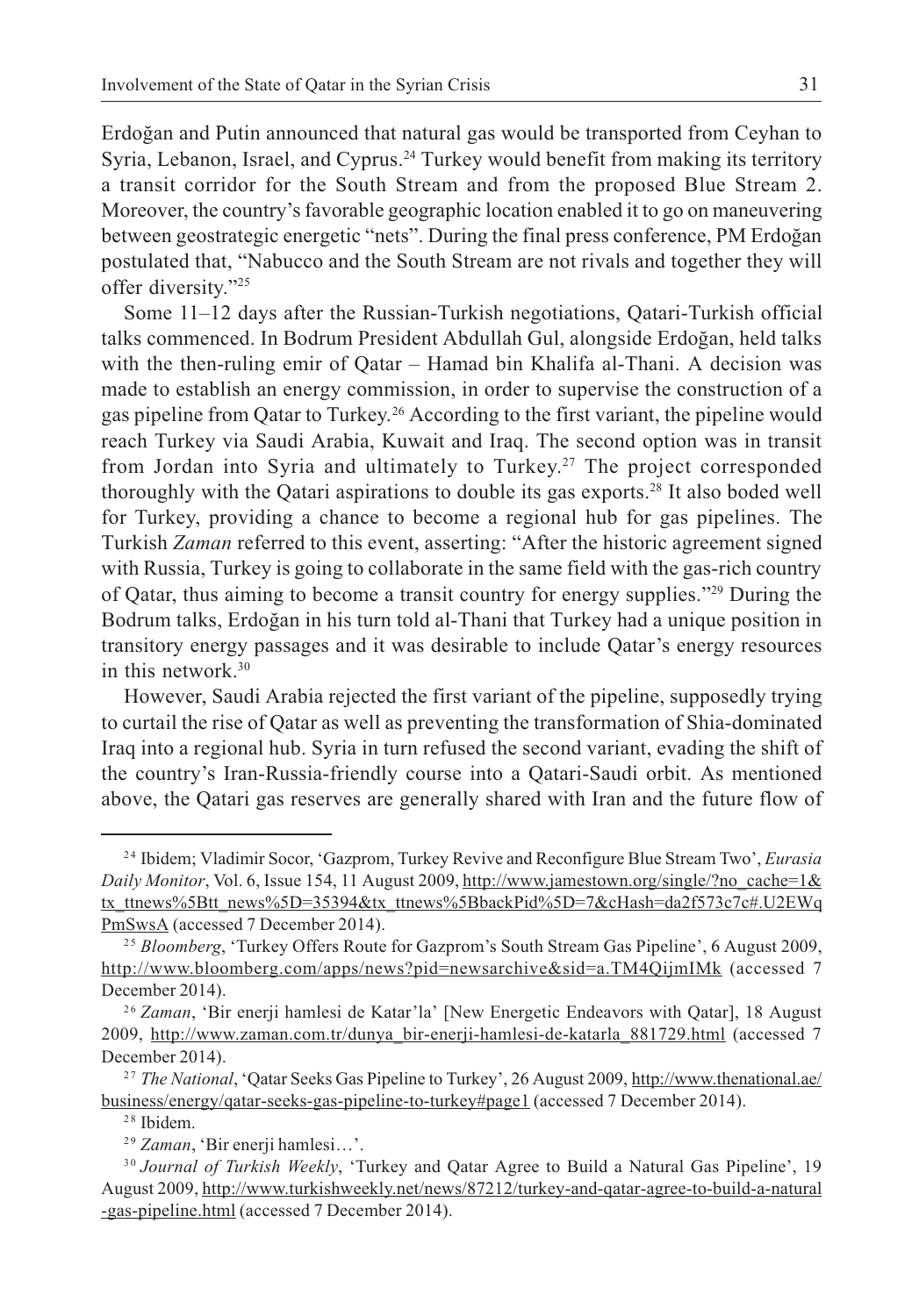Qatari gas to Europe could undermine Russia's energy interests in the region.<sup>31</sup> To some extent the Chinese factor also conditioned the Syrian choice for an Iran-Iraqi project (see below), taking into account the country's involvement in Syrian oil production.32

The case of the Syrian choice can be elucidated with a general overview of the country's energy strategy. In 2009 Bashar al-Assad declared the strategy of "four" seas" with a general purpose to turn Syria into a regional hub for geostrategic projects and gas and oil pipelines around the Persian, Caspian, Black and Mediterranean seas. This decision was arguably made as a result of the falling rates of Syria's own oil production, in decline since the 1980s.<sup>33</sup> One year later, in 2010, Syria and Iraq signed a memorandum of understanding to build two oil pipelines and Iraq's first international gas pipeline. Iraq would gain a chance to sell its natural gas in European and American markets, thus diversifying the countrys Asia-oriented trade area.34 In July 2011 Iranian officials announced a \$10 billion gas pipeline deal between Syria, Iraq and Iran that would transport gas from Iran's South Pars gas field through Iraq to Syria.35 The pipeline was due to be constructed by 2016 with a perspective of continuation to Lebanon<sup>36</sup> and Jordan.<sup>37</sup> The West did not hail the Iran-Iraq-Syria pipeline, called the Friendship Pipeline by the governments involved, in contrast to the moniker "Islamic gas pipeline"<sup>38</sup> applied by some Western sources, because it would obviously serve as an effective factor of Iran's further growth. Besides, it was designated to circumvent Turkey, an essential ally of the West and a member of NATO.<sup>39</sup> Thus, the Qatar-Turkey gas pipeline remained the only applicable route in the Middle East for diversifying Russian gas supplies to the West. Syria in turn was the sole block against that

<sup>&</sup>lt;sup>31</sup> The Guardian, 'Syria Intervention Plan Fueled by Oil Interests, Not Chemical Weapon Concern', 30 August 2013, http://www.theguardian.com/environment/earth-insight/2013/aug/30/syria-chemical -attack-war-intervention-oil-gas-energy-pipelines (accessed 7 December 2014).

<sup>&</sup>lt;sup>32</sup> Reuters, 'Factbox: Syria's Energy Sector', 14 August 2011, http://www.reuters.com/article/ 2011/08/14/us-syria-oil-idUSTRE77D15V20110814 (accessed 7 December 2014).

<sup>&</sup>lt;sup>33</sup> Amrit Naresh, 'Syria's Transit Future: All Pipelines Lead to Damascus?', OpenOil, 28 March 2012, http://openoil.net/2012/03/28/syrias-transit-future-all-pipelines-lead-to-damascus/ (accessed 7 December 2014).

<sup>&</sup>lt;sup>34</sup> Bloomberg, 'Iraq, Syria Agree to Build Cross-Border Oil, Gas Pipelines, Official Says', 16 September 2010, http://www.bloomberg.com/news/2010-09-16/iraq-syria-agree-to-build-crossborder-oil-gas-pipelines-official-says.html (accessed 7 December 2014).

<sup>&</sup>lt;sup>35</sup> Naresh, 'Syria's Transit Future...'.

<sup>&</sup>lt;sup>36</sup> Al-Jazeera English, 'Syria's Pipelineistan War', 6 August 2012, http://www.aljazeera.com/ indepth/opinion/2012/08/201285133440424621.html (accessed 7 December 2014).

<sup>&</sup>lt;sup>37</sup> Olgu Okumuş, 'Some Reasons to Materialize Iran, Iraq, and Syria's Gas Pipeline', Natural Gas Europe, 11 February 2013, http://www.naturalgaseurope.com/iran-iraq-and-syria-gas-pipeline (accessed 7 December 2014).

<sup>&</sup>lt;sup>38</sup> Sargis Grigoryan, 'Tntesakan gorcon nerkayis siriakan zargacumnerum' [Economic Factor in the Current Syrian Developments], *Panorama – Armenian News*, 13 March 2014, http:// www.panorama.am/am/politics/2014/03/13/sargis-grigoryan/ (accessed 13 March 2014).

<sup>&</sup>lt;sup>39</sup> Okumuş, 'Some Reasons...'.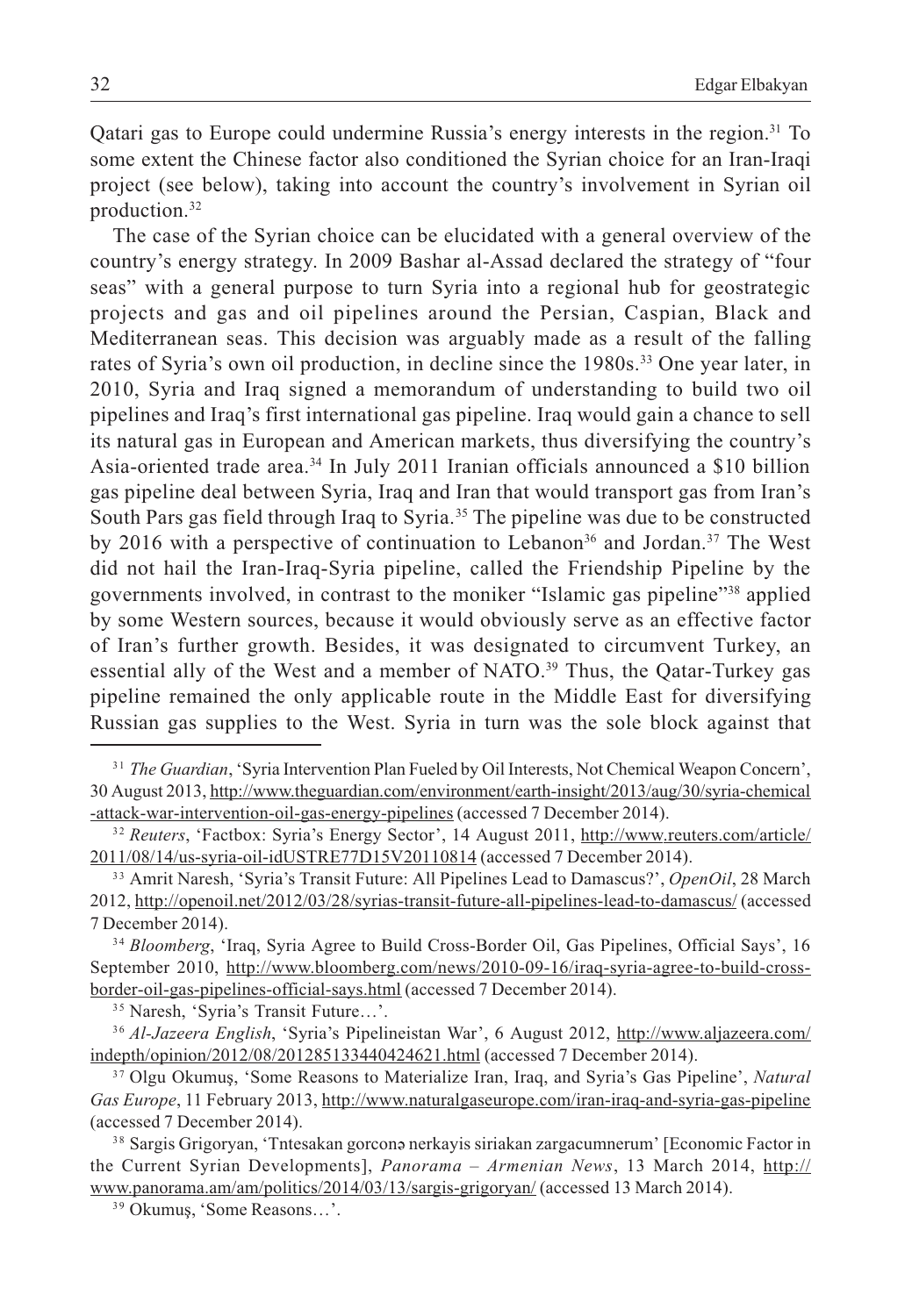pipeline.40 We believe that by getting involved in the Syrian crisis, along with other objectives, Oatar was determined to "remove that block".

### Defining Qatar's new role in the region

The Qatari policy strictly fits with the general foreign policy agenda, including the protection of the countrys geostrategic interests with a strong emphasis on energy issues. Besides, the Qatari policy on Syria can be regarded in the general paradigm of Qatar's active foreign policy, stretching from Britain to Africa and Afghanistan. It has an intention to use the advantages of the country's geographical position as well as natural resources to create necessary political infrastructures and a platform outside the country that will add to the tiny state's overall potential, thus making it possible to overcome the disadvantages of its small population and in spatial terms its relatively narrow territory. This quotation by *The Telegraph* briefly depicts the case: Engagement with Syrian rebels is seen as part of a wider effort by the Emir of Qatar to acquire greater influence for his kingdom, assisted by the riches from the world's largest natural gas fields just off its coast."<sup>41</sup> It should be noted, that Qatar's policy especially focuses on diminishing possible threats from Iranian and Saudi actors. In these endeavors Iran can be described as a "foe enemy", while Riyadh is a "friend enemy".

Qatar once again faced this dilemma in the context of the Syrian crisis. On the one hand it had to repel energy threats stemming from Iran, whilst on the other trying not to yield to Saudi Arabia in the race of regional competition. The main discrepancy between the two Arabian states over the Syrian issue, was comprised of the very problem over whom in Syria they should regard as a legitimate opposition fighting al-Assad. Qatar used to support the Muslim Brotherhood during the Libyan and Egyptian movements. As long as this policy went on in Syria, Riyadh gambled on the moderate secular opposition in Syria.42 The latter, as it became evident in 2013, ostracized the Muslim Brotherhood in terms of an intra-oppositional political struggle.43 Somehow it prepared the grounds for attempts of Saudi-Qatar joint operations. In

<sup>4 0</sup> Eric Zuesse, Weapons for the Islamic State (ISIS), Weapons and Sanctions against Russia: Obama Prioritizes Weakening Russia, over Weakening ISIS, Global Research: Centre for Research on Globalization, 3 March 2015, http://www.globalresearch.ca/weapons-for-the-islamic-state-isis -weapons-and-sanctions-against-russia-obama-prioritizes-weakening-russia-over-weakening-isis /5434466 (accessed 27 March 2015).

 $41$  The Telegraph, 'Qatar Playing with Fire...'.

<sup>&</sup>lt;sup>42</sup> The Telegraph, 'Saudi Arabia Backs Push to Carve Out Liberated Southern Syria', 5 April 2013, http://www.telegraph.co.uk/news/worldnews/middleeast/syria/9975211/Saudi-Arabia-backspush-to-carve-out-liberated-southern-Syria.html (accessed 9 December 2014). Soon after the Egyptian events, Saudi Arabia became cautious of the Muslim Brotherhood, regarding it as a strong political adversary. Regardless of the episodes of cooperation, Riyadh cut many of its ties with the organization, eventually declaring it a terrorist group in December 2014.

<sup>&</sup>lt;sup>43</sup> The Atlantic, 'Why Qatar Is Quietly Supporting a U.S. Strike in Syria', 3 September 2013, http://www.theatlantic.com/international/archive/2013/09/why-qatar-is-quietly-supporting-a-usstrike-in-syria/279302/ (accessed 9 December 2014).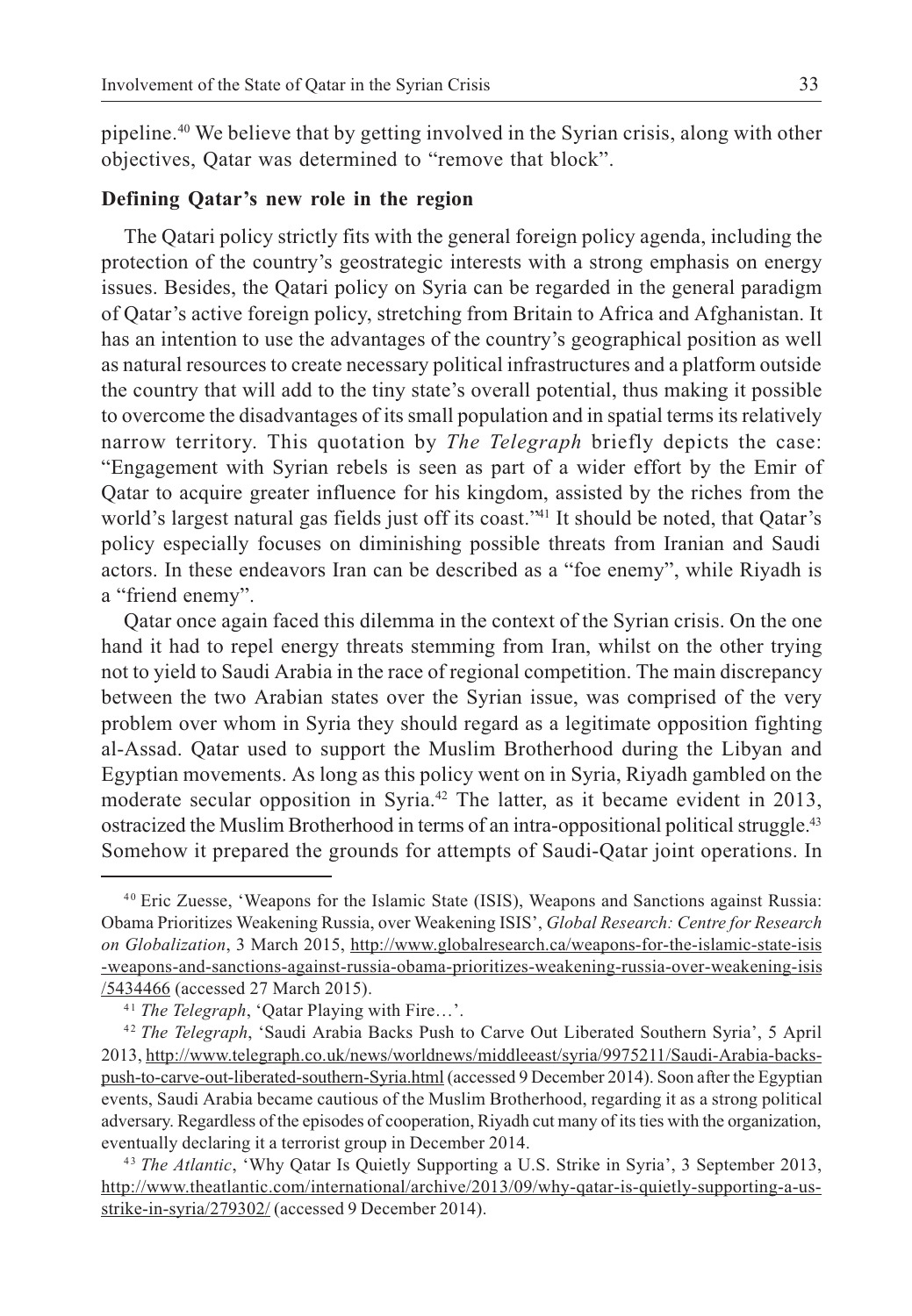September 2012 they created a Revolutionary Military High Councils Command. The military councils responsible for supplies, were attached to Qatar, and the coordinating office responsible for communications and logistics, was attached to the Saudis. However a month later, while Qatar invited the commanders to Doha to pay them their salaries, the Saudis welcomed those who did not go to Doha.44 This was another manifestation of the Qatari-Saudi rivalry over Syria.

In the autumn of 2013, amidst a possibility of US airstrikes against Syrian governmental military objects, Qatar could be identified as condemning the Syrian government over alleged chemical attacks against civilians and calling international actors for resolute counteraction.<sup>45</sup> Meanwhile, the Qatari policy towards the Syrian crisis gradually underwent some changes making it more moderate and even signaling something that could be defined as "retreat".<sup>46</sup> The same tendency became peculiar also to Turkey, another meso-level player in the Syrian crisis. Such a change was conditioned by the agreement reached between the macro-level players  $-$  Russia, Iran,  $US -$  regarding the elimination and destruction of Syria's chemical weapon stockpiles.<sup>47</sup> Our thesis can be factually substantiated by a piece of information provided by an anonymous Qatari official to the al-Monitor online newspaper: Turkey and Qatar came to a conclusion that the only game in the town in Syria is  $[\, \ldots]$  the political solution. [Therefore] they jointly decided to withdraw from the Syrian quagmire.48 It can be definitely concluded that both Turkey and Qatar were trying to retain geostrategic existence in post-war Syria by a renewed and more flexible methods.

Shortly after in October 2013, a Lebanon-based al-Mayadeen satellite television broadcaster announced that the Qatari Emir had dispatched a suggestion to Damascus on a restoration of diplomatic relations. Damascus replied with a calm appeal for "concrete steps" to be taken by Doha. $49$  In the same period, a Turkish daily newspaper Sabah published an article Does Qatar change policy in Syria?, supposing that the "new Emir's inclination can be described as a  $[...]$  new

<sup>&</sup>lt;sup>44</sup> Radikal, 'Suriye tahtaravallisinde Suud-Katar dansı' [Saudi-Qatar Game in Syrian Seesaw], 15 April 2013, http://www.radikal.com.tr/yazarlar/fehim\_tastekin/suriye\_tahtaravallisinde\_suud katar\_dansi-1129524 (accessed 9 December 2014).

<sup>&</sup>lt;sup>45</sup> Gulf Times, 'Qatar Renews Call for Global Action on Syria', 9 September 2013, http://www.gulf -times.com/qatar/178/details/365245/qatar-renews-call-for-global-action-on-syria (accessed 9 December 2014).

<sup>&</sup>lt;sup>46</sup> The Atlantic, 'Why Qatar...'.

<sup>&</sup>lt;sup>47</sup> Edgar Elbakyan, 'The Kurdish Factor in Turkey-Syria Relations (2012–2013)', in *INTCESS14* - International Conference on Education and Social Sciences Abstracts & Proceedings, 3–5 February, Istanbul, 2014, pp. 712-713.

<sup>&</sup>lt;sup>48</sup> Ali Hashem, 'Katar Suriye politikasını yeniliyor' [Qatar Lost the Syrian Game], al-Monitor, 14 December 2013, http://www.al-monitor.com/pulse/tr/originals/2013/12/qatar-resets-syriapolicy.html (accessed 27 April 2014).

<sup>&</sup>lt;sup>49</sup> Russian News Agency "TASS", 'SMI: Katar napravil sirijskim vlastjam predloženie o vosstanowlenii dipotnošenij' [Qatar Suggests to Syria a Restoration of Diplomatic Relations], 19 October 2013, http://itar-tass.com/mezhdunarodnaya-panorama/692910 (accessed 7 June 2014).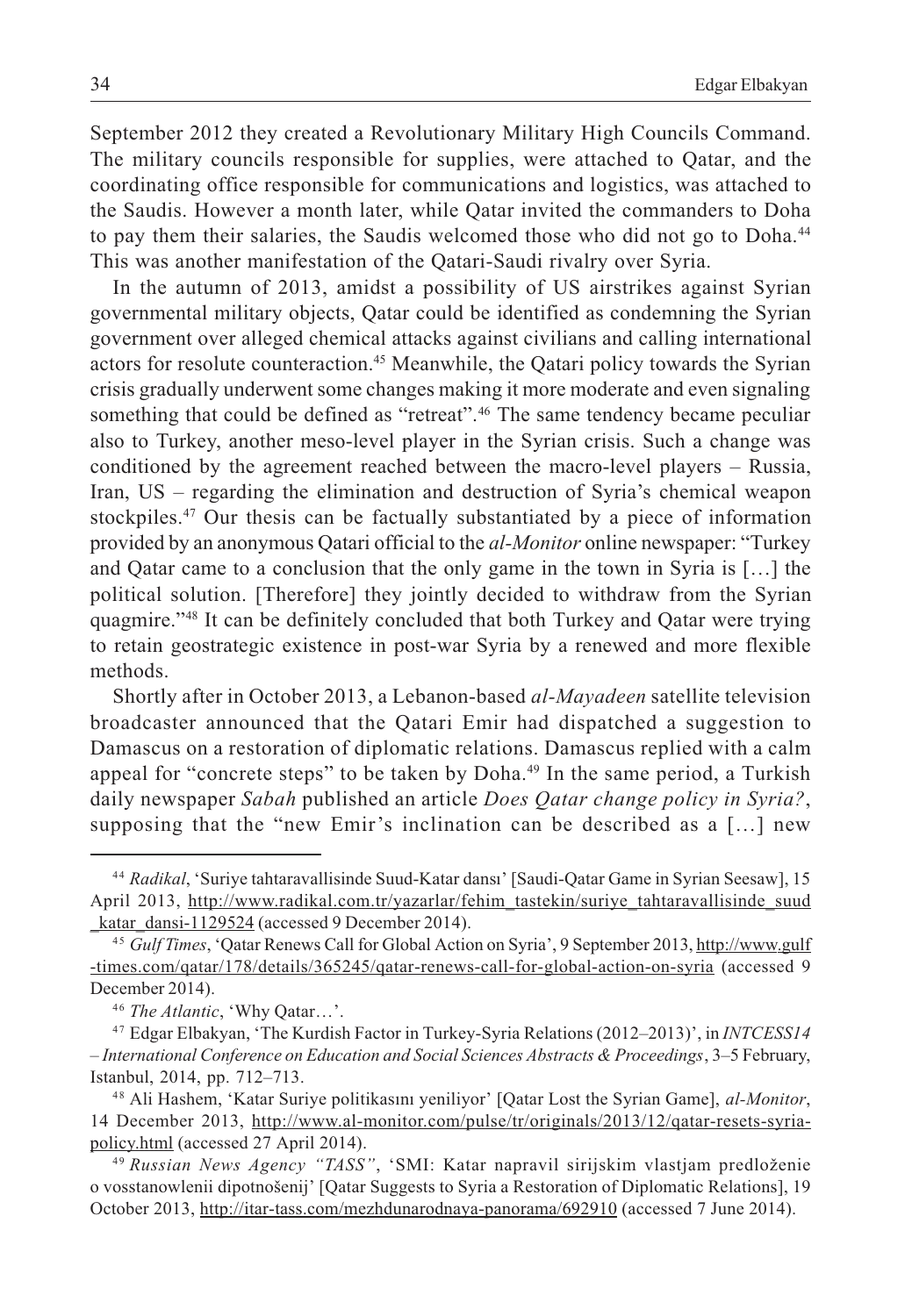endeavor to conquer Syria, strategically important transit country on oil and gas roads.<sup>550</sup> We regard this opinion to be credible, since the change in Qatari policy was stipulated not only by objective factors, but was also a result of the new Emir's ascension to the throne: on 25 June 2013 Hamad bin Khalifa al-Thani abdicated in favor of his son – Sheikh Tamim bin Hamad al-Thani, whose foreign policy was more moderate.<sup>51</sup>

However, it would be wrong to insist that Qatar drastically abandoned its previous policy of gaining strategic advantages in Syria by means of supporting antigovernment forces. Moreover, differences over these questions between Gulf Arab states resulted in a diplomatic crisis in the Arab Peninsula in March 2014. On 5 March 2014 UAE, Bahrain and Saudi Arabia recalled their ambassadors from Doha as a consequence of Qatar's unwillingness to implement the agreements concluded in an agenda of the Gulf Cooperation Council. Qatar was generally accused of interfering in its neighbors' internal affairs as well as supporting the Muslim Brotherhood.<sup>52</sup> Before taking this step, during a GCC foreign ministers' informal meeting, Saudi Arabia had threatened to blockade Qatar by land and sea unless it cut ties with the Muslim Brotherhood, closed al-Jazeera, and expelled the local branches of two US think-tanks, the Brookings Doha Center and the Rand Qatar Policy Institute.<sup>53</sup>

Tense relations, however, significantly thawed with the Qatari Foreign Minister Khalid bin Mohammed al-Attiyah categorically denying any differences with Saudi Arabia over the Syrian crisis. Moreover, "[...] good relations with Saudi Arabia are strategic importance for Qatar. Saudi Arabia is our strategic depth."<sup>54</sup> This statement came at the end of the month  $-22$  March  $-$  during the annual Brussels Forum, organized by the German Marshall Fund of the United States. These words can be allegorically defined as a proclamation of a "ceasefire" by Qatar on the Syrian front.

Nevertheless, neither the "retreat" nor the "ceasefire" between Doha and Riyadh, changed the essence of the Syrian policy of Qatar. The post-March situation around Qatar can be outlined within two interconnected factors: the future of the Qatari Syrian policy and the security challenges of Qatar evoked by the failure in the

<sup>&</sup>lt;sup>50</sup> Sabah gazetesi [Sabah Newspaper], 'Katar, Suriye'de taraf my değittiriyor?' [Is Qatar Changing Policy in Syria?], 23 October 2013, http://www.sabah.com.tr/Dunya/2013/10/23/katar-suriyedetaraf-mi-degistiriyor (accessed 9 November 2013).

<sup>&</sup>lt;sup>51</sup> The Atlantic, 'Why Qatar...'.

 $52$  Financial Times, 'Diplomatic Crisis as Gulf States Withdraw Ambassadors from Qatar', 5 March 2014, http://www.ft.com/cms/s/0/5e8103c4-a45b-11e3-9cb0-00144feab7de.html #axzz31Q6eXEkj (accessed 5 March 2014).

<sup>&</sup>lt;sup>53</sup> Huffington Post, 'Saudi Arabia Threatens to Lay Siege to Oatar: Cooperation or Confrontation?', 3 September 2014, http://www.huffingtonpost.com/david-hearst/saudi-arabia-threatens-to\_b\_ 4930518.html (accessed 10 September 2014).

<sup>&</sup>lt;sup>54</sup> Kuwait News Agency, 'Qatar FM: Saudi Arabia is Our Strategic Depth', 22 March 2014, http:/ /www.kuna.net.kw/ArticleDetails.aspx?id=2368016&language=en (accessed 28 December 2014).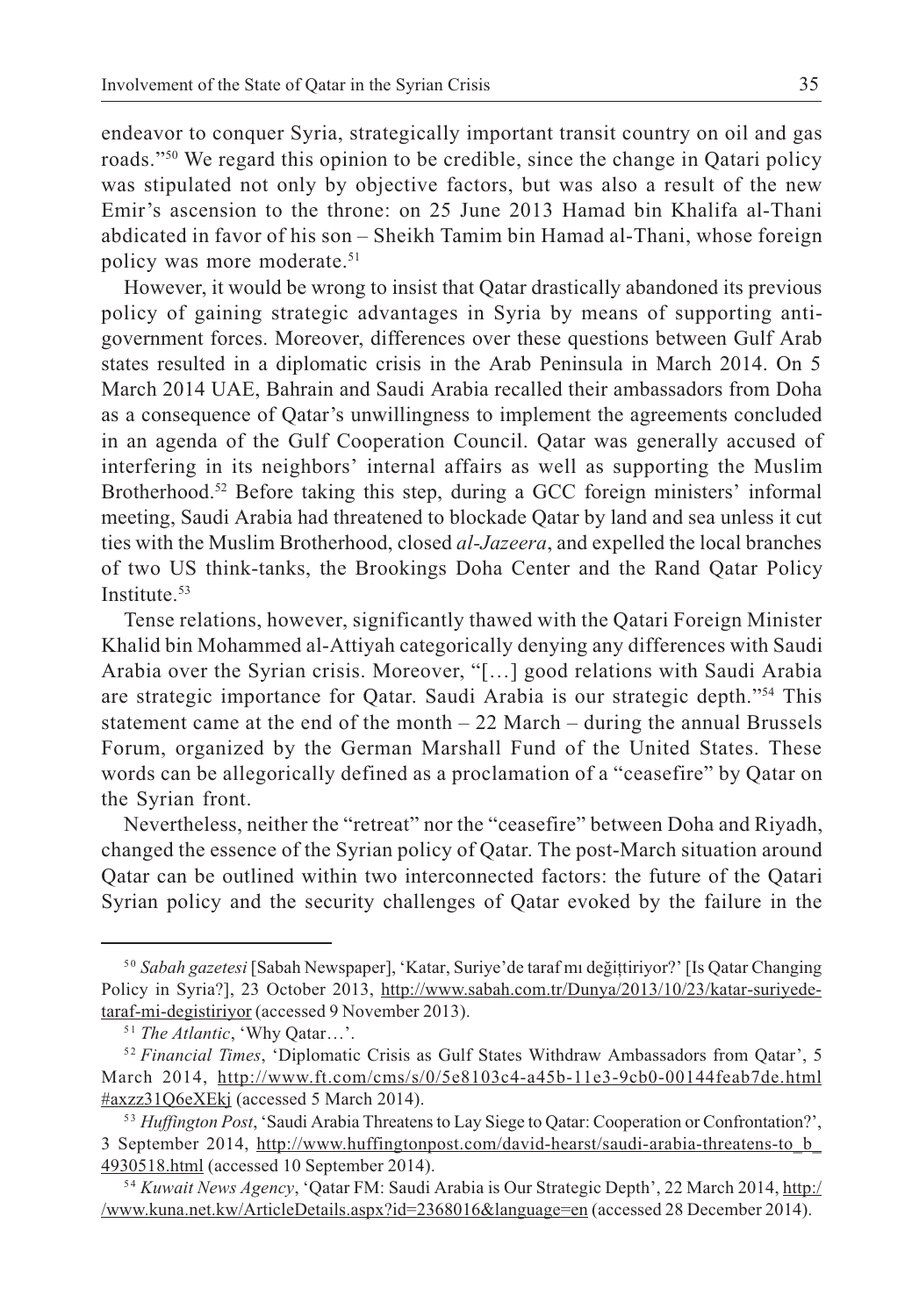previous phase of the Syrian crisis. The diplomatic isolation by the neighboring states made Qatar strengthen the alternative external sources of cooperation and legitimacy. In this context, it is important to mention that Qatar, hosting a US military airbase in the vicinities of Doha, has always tried to maintain normal relations with Iran.<sup>55</sup> This course remained unchanged even during the Syrian crisis. On 15 October 2013 Qatar's Emir on his own initiative, held a telephone conversation with Iran's president Hassan Rouhani "to felicitate him on the occasion of Eid al-Adha and to call for expansion of bilateral ties." Meanwhile, the Emir assured him that Doha was ready to expand its bilateral relations with Iran in all fields and that his country was ready to "expand its cooperation with Tehran to tackle extremism, sectarianism, violence and terrorism [Italics mine  $-$  E.E.] in the region."<sup>56</sup> It is necessary to stress that those words can hardly be described as merely diplomatic compliments, taking into account that there are both robust grounds and mutual interests for the aforementioned cooperation. 150,000 Iranian citizens residing in Qatar, are involved in the business, industry and the consultancy sectors, as well as in the gas production field, in stark contrast to the low qualified immigrants from Pakistan and India.<sup>57</sup> We may suppose that Qatar deems Iran to be an alternative gas market and/or a transit country to China.

However, Qatar and Iran remained at odds over the Syrian crisis, thus even in light of the diplomatic isolation of Qatar, Iran could not be the "alternative ally" thereof. Turkey  $-$  a long-time regional ally of Oatar  $-$  was the best choice for the tiny Arab state to handle its security and economic hardships. During high-level presidential meetings in September and December, Qatar and Turkey deepened their bilateral cooperation, especially in economic and productive spheres, being as such of vital importance for Qatar. When Erdoğan visited Qatar on 15 September, Turkey inked a one-year agreement to buy 1.2 billion cubic meters of liquefied natural gas from the gulf state.<sup>58</sup> Amidst the global energy downfall, it was a crucial step to uphold the Qatari gas market. In December, during the reciprocal visit of the Qatari Sheikh, Turkey and Qatar also signed a defense cooperation agreement.59 Moreover, the Qatari leader once again reiterated the adherence of his country to the traditional course over Syria: "[...] standing together with the oppressed people of the world has always been our common concern  $[\dots]$  We criticized Syrian regime's attitude together. We had already warned that the violence of the regime

<sup>&</sup>lt;sup>55</sup> The Telegraph, 'Qatar Playing with Fire...'.

<sup>&</sup>lt;sup>56</sup> Tasnim News Agency, 'Emir of Qatar Asks for Broader Ties with Iran in Eid Felicitation Phone Call', 15 October 2013, http://www.tasnimnews.com/english/Home/Single/167009 (accessed 4 April 2014).

<sup>&</sup>lt;sup>57</sup> Katar vyxodit iz vojny v Sirii?' [Is Qatar Withdrawing from the Syrian War?], 8 March 2014, http://voprosik.net/katar-vyxodit-iz-vojny-v-sirii/ (accessed 28 December 2014).

<sup>&</sup>lt;sup>58</sup> Anadolu Agency, 'Turkey, Qatar Share Concerns in Syria, Iraq: Erdogan', 19 December 2014, http://www.aa.com.tr/en/news/438088—turkey-qatar-share-concerns-in-syria-iraq-erdogan (accessed 28 March 2015).

<sup>&</sup>lt;sup>59</sup> Ibidem.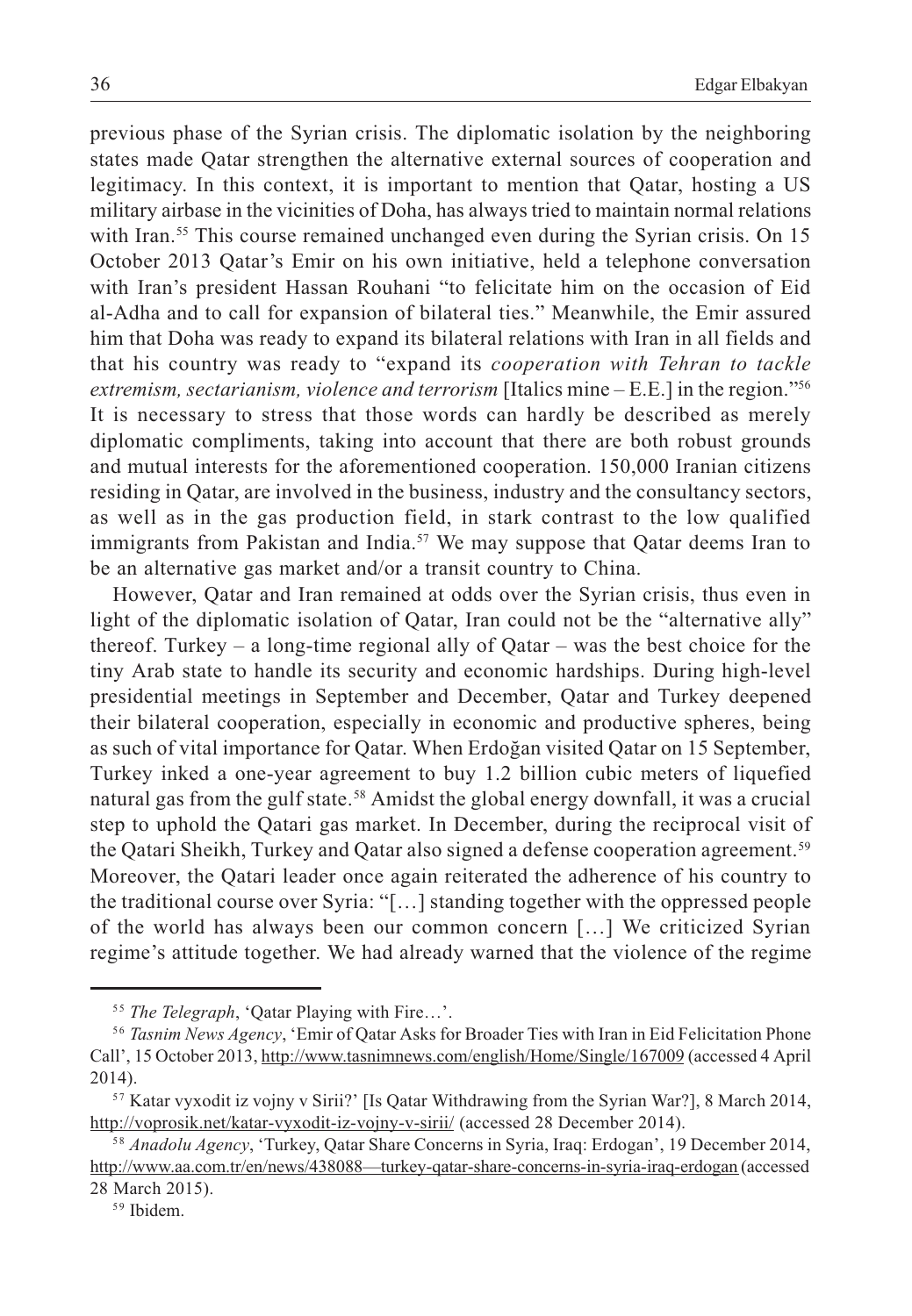in Syria would lead to the rise of more violent organizations.<sup>760</sup> Thus, the Syrian policy of Qatar remained unchanged. However, some modifications took place to adjust to a new regional reality. In this period, after the collapse of the Muslim Brotherhood, Qatar joined the US-Turkey joint efforts to support the moderate Syrian opposition. According to media reports,<sup>61</sup> from May to November Qatar provided camping and training facilities to the Syrian rebels, mostly from the Free Syrian Army (FSA).<sup>62</sup>

## Conclusion

Summarizing the article we may draw some conclusions:

1) Qatar's main goal in the Syrian crisis was the following presupposed chain of events: overthrowing the al-Assad regime  $-$  replacing it with Qatar-friendly forces  $$ realizing the conveyance of Qatari gas to Middle Eastern and European markets.

2) Unlike other "Arab Spring" countries, Syria's geostrategic utmost importance entailed a protracted war in the country with changing power ratios among the world leaders. Those factors prompted the micro-/meso-level players of the "Syrian" game" to adjust to new realities. We believe that Qatar did not manage to adjust its policy according to the pre-determined purpose, which led to the fusion of purpose and method.63 Some researchers, misled by such a policy of Qatar, even insist that "[ $\ldots$ ] the sole purpose why Qatar got itself involved in this war was replacing the [Syrian] government by Emir-backed Muslim Brotherhood [...] Qatar had no other purpose in the Syrian war."<sup>64</sup> Nevertheless, current research shows that it was Qatar's main method, rather than the overall purpose.

4) The half-military and half-diplomatic measures taken by the oil-rich Arab state proved unsuccessful and anachronistic because of the estrangement and decline of the Qatar-backed Muslim Brotherhood in the Middle East, particularly in Syria. The Russia-Iran-US agreement on the destruction of Syria's chemical weapons, along with a newly-emerging Iran-US rapprochement urged Qatar to re-think its Syrian agenda, especially in light of the diplomatic blockade by the Gulf states. As mentioned above, nowadays Qatar conducts its Syrian policy in accordance with the American regional activities.

<sup>&</sup>lt;sup>60</sup> Ibidem.

 $61$  PBS: Public Broadcasting Service, 'Syrian Rebels Describe U.S.-Backed Training in Qatar', 26 May 2014, http://www.pbs.org/wgbh/pages/frontline/foreign-affairs-defense/syria-at-war/syrian -rebels-describe-u-s-backed-training-in-qatar (accessed 28 March 2015).

 $62$  Reuters, 'Qatar Runs Covert Desert Training Camp for Syrian Rebels', 26 November 2014, http://www.reuters.com/article/2014/11/26/us-mideast-crisis-qatar-syria-idUSKCN0JA1 BX20141126 (accessed 28 March 2015).

 $63$  It is important to quote Sun Tzu – a Chinese military general and strategist – who warned commanders in his The Art of War about the perils of a protracted war: "[...] if the campaign is protracted, the resources of the State will not be equal to the strain" (Sun Tzu, The Art of War, http:// classics.mit.edu/Tzu/artwar.html (accessed 23 March 2015)).

 $64$  'Katar vyxodit iz vojny...'.